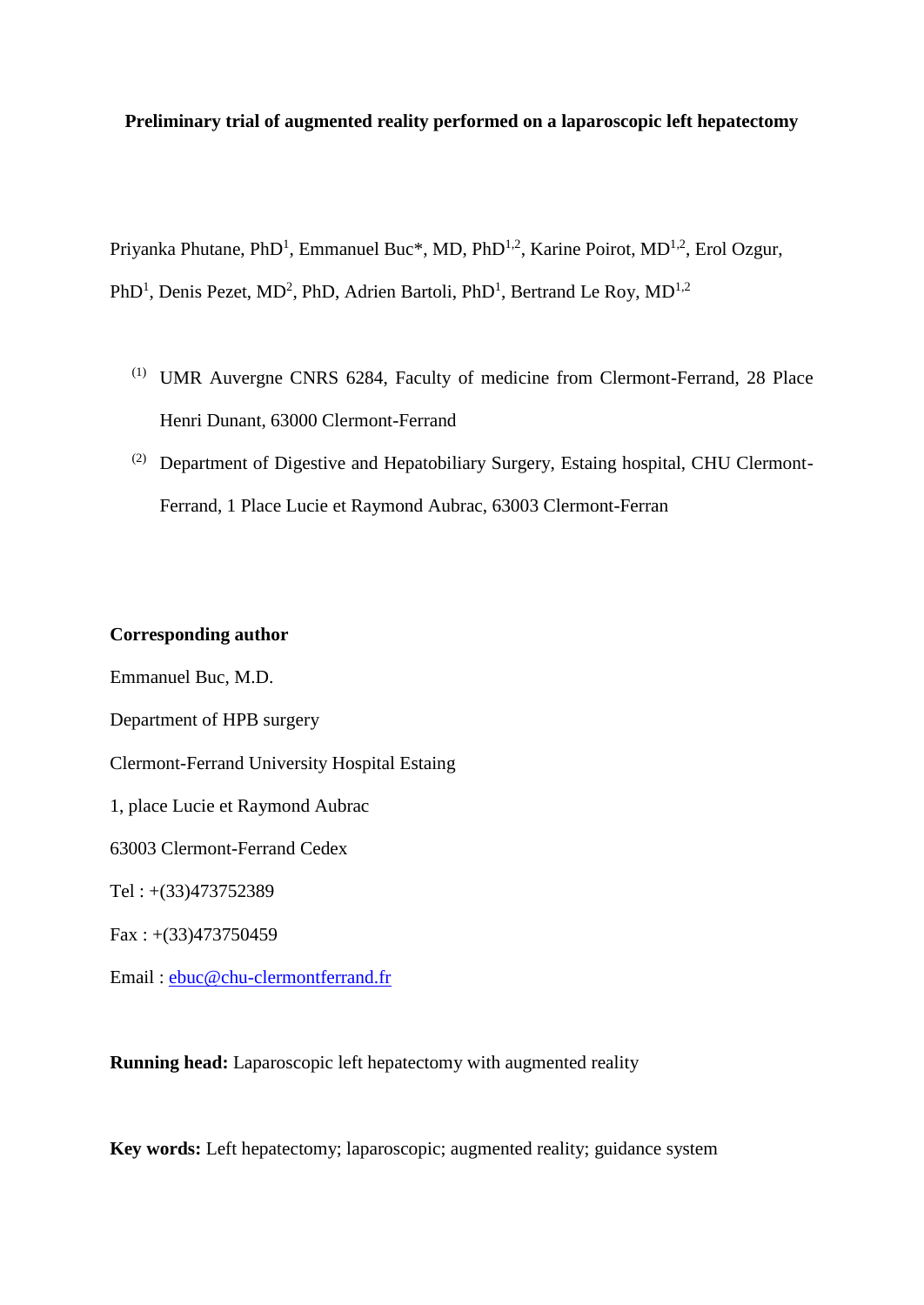## **Abstract**

**Background.** Laparoscopic liver surgery is seldom performed, mainly because of the risk of hepatic vein bleeding or incomplete resection of the tumour. This risk may be reduced by means of an augmented reality guidance system (ARGS), which have the potential to aid one find the position of intrahepatic tumours and hepatic veins, and thus to facilitate the oncological resection and to limit the risk of operative bleeding.

**Methods.** We report the case of an eighty one year old man who was diagnosed a hepatocellular carcinoma after an intraabdominal bleeding. The preoperative CT-scan did not show metastases. We describe our preferred approach for laparoscopic left hepatectomy with initial control of the left hepatic vein and preliminary results of our novel ARGS achieved postoperatively. In our ARGS, a 3D virtual anatomical model is created from the abdominal CT-scan and manually registered to selected laparoscopic images. For this patient, the virtual model was composed of the segmented left liver, right liver, tumor and median hepatic vein.

**Results.** The patient's operating time was summed up to 205 minutes where a blood loss of 300cc was recorded. The post-operative course was simple. Histopathological analysis concluded to a hepatocellular carcinoma with free margins. Our results of intrahepatic visualization suggest that ARGS can be beneficial in detecting the tumor, transection plane and medial hepatic vein prior to parenchymal transection, where it does not work due to the substantial changes undergone by the liver's shape.

**Conclusions.** As of today, we have performed eight similar left hepatectomy, with good results. Our ARGS has showed promising results and should now be attempted intraoperatively.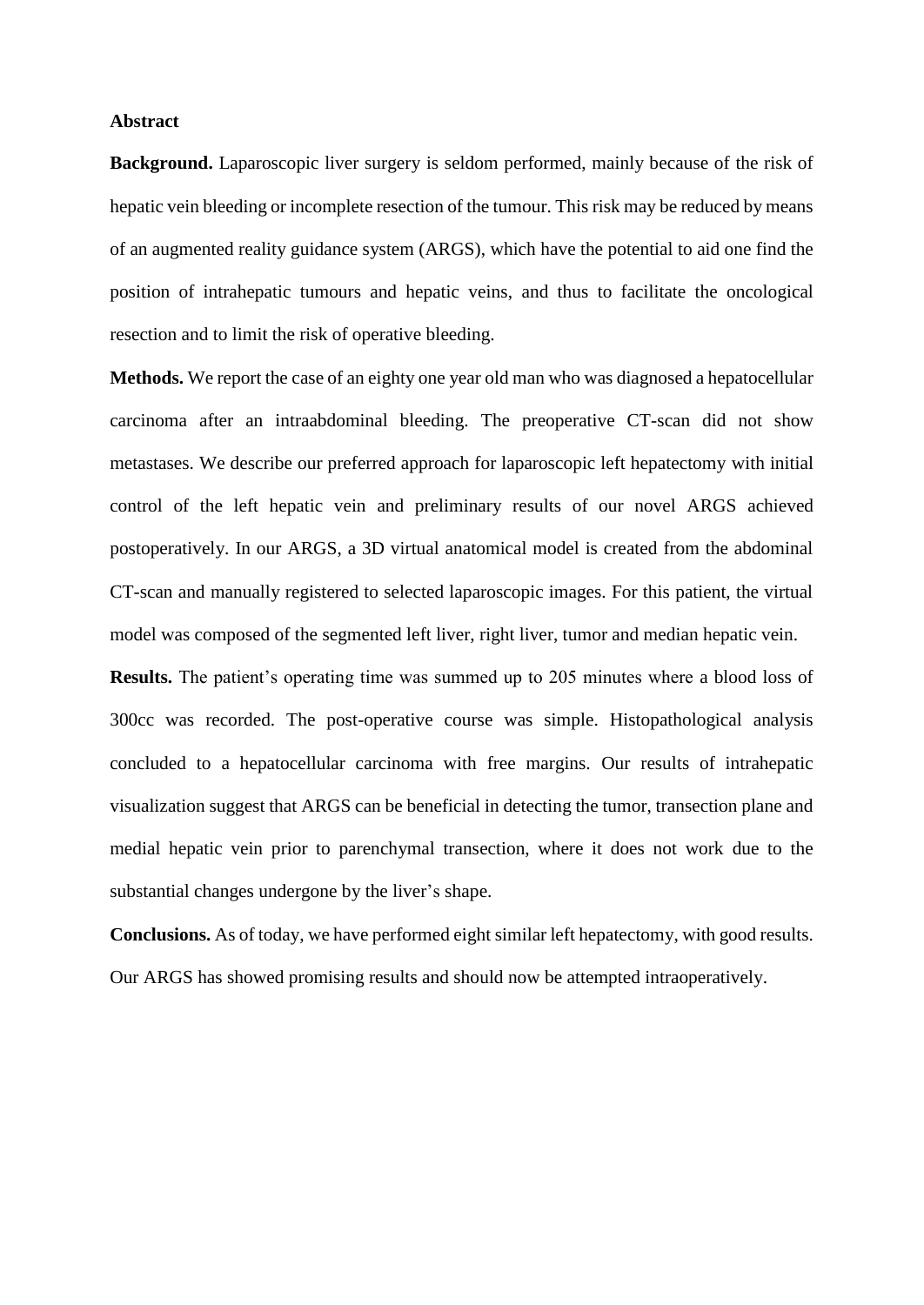## **Preliminary trial of augmented reality performed on a laparoscopic left hepatectomy Audiopart**

Our presentation concerns an eighty one year old man who presented an haemorragic hepatocellular carcinoma of the left liver treated successfully by arterial embolization. The patient was scheduled for a left hepatectomy.

For this intervention, the patient is placed on the operating table in supine position, with legs spread apart. The table is titled in 30° reverse tredelembourg position.

The pneumoperitoneum is insufflated through a trocar which will be used to place the camera 5 cm in the right and above the umbilicus. The main manipulator port is of 12 mm and placed 5 cm above the umbilicus.

The abdominal cavity is thoroughly inspected for evidence of metastatic disease. As we can see, because of bleeding, we had to divide the omentum from the tumour. Before the parenchymal transection, we use to divide first the right hepatic artery and the right portal vein. To limit the bleeding during transection, we start the procedure by placing a tourniquet around the hepatic pedicle for further pringle manoeuver if necessary. A rope surrounding the hepatic pedicle exited through the port below the right costal margin. The left hepatic artery is approached from the left of the hepatic pedicle. The branch artery of the segment 4 is also divided between two hemo-lock clips. Then, the left portal vein is dissected.

After its complete dissection, the left hepatic artery is clamp and ultrasonography is performed to prevent the accidental section of contralateral right hepatic artery. The artery is divided between two hemo-lock clips. Then, the left the portal vein is dissected; another ultrasonography control is performed after clamping the left portal vein, followed by the left hepatic vein ligation between hemo-lock clips.

The left hepatic lobe is mobilized by section of the left triangular and the left coronary ligament.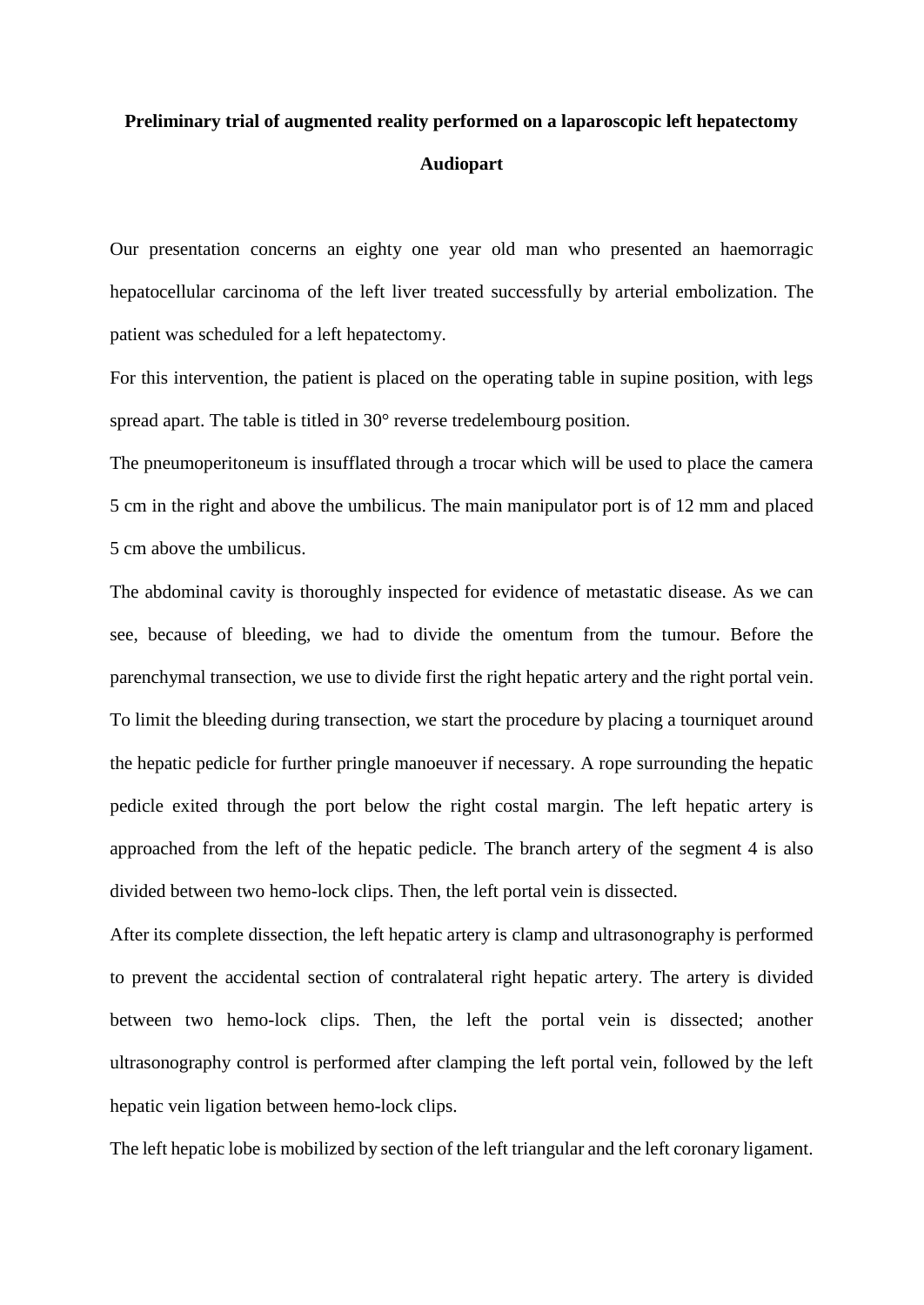The anterior aspect of the left hepatic vein is dissected above the liver on the front side of the vena cava. Then ist posterior aspect is dissected posteriorly above the Arantius ligament. We can see the left diaphragmatic vein, which drains laterally into the left hepatic vein.

Then the left hepatic vein is encircled with a tape.

A cholecystectomy is performed with section of the cystic artery and cystic duct between two hemo-lock clips.

At this stage, we show how augmented reality guidance can be used to help removing the left liver. We can see the abdominal CT-scan of the patient with the segmented regions. The objective is to correctly locate the position of the tumor intra-operatively. This will guide the surgeon for this part of the intervention. We generated a 3D model of the liver including the tumour, the median hepatic vein, the right and left liver. This is achieved from the segmented volumetric CT scans. Here we see the right liver. We can see a small branch of the median hepatic vein draining the left liver that will be also removed.

Augmented reality guidance can assist the surgeon for intrahepatic navigation. In this case, augmented reality was achieved by superimposing the obtained 3D model over the operating image. This allows the surgeon to see the tumor, median hepatic vein and the transection plane. The main technical challenge is to register correctly the 3D model onto the laparoscopy image. This is difficult because the liver is very deformable, whilst in that case the 3D model is rigid. The start of parenchymal transection may be more accurate with the assistance of augmented reality, through the intrahepatic virtual visualization of the tumour and the median hepatic vein. The guidance system cannot yet offer a real time monitoring of the imaging of the tumour during transection. We are currently working on that step, but there is still a gap during transection, due to the large deformation of the liver. The hepatic vein from segment 8 was seen with the guidance system before transection and is sectioned between two hemo-lock clips. Then the left hepatic vein is stapled using EndoGIA automatic staple system.